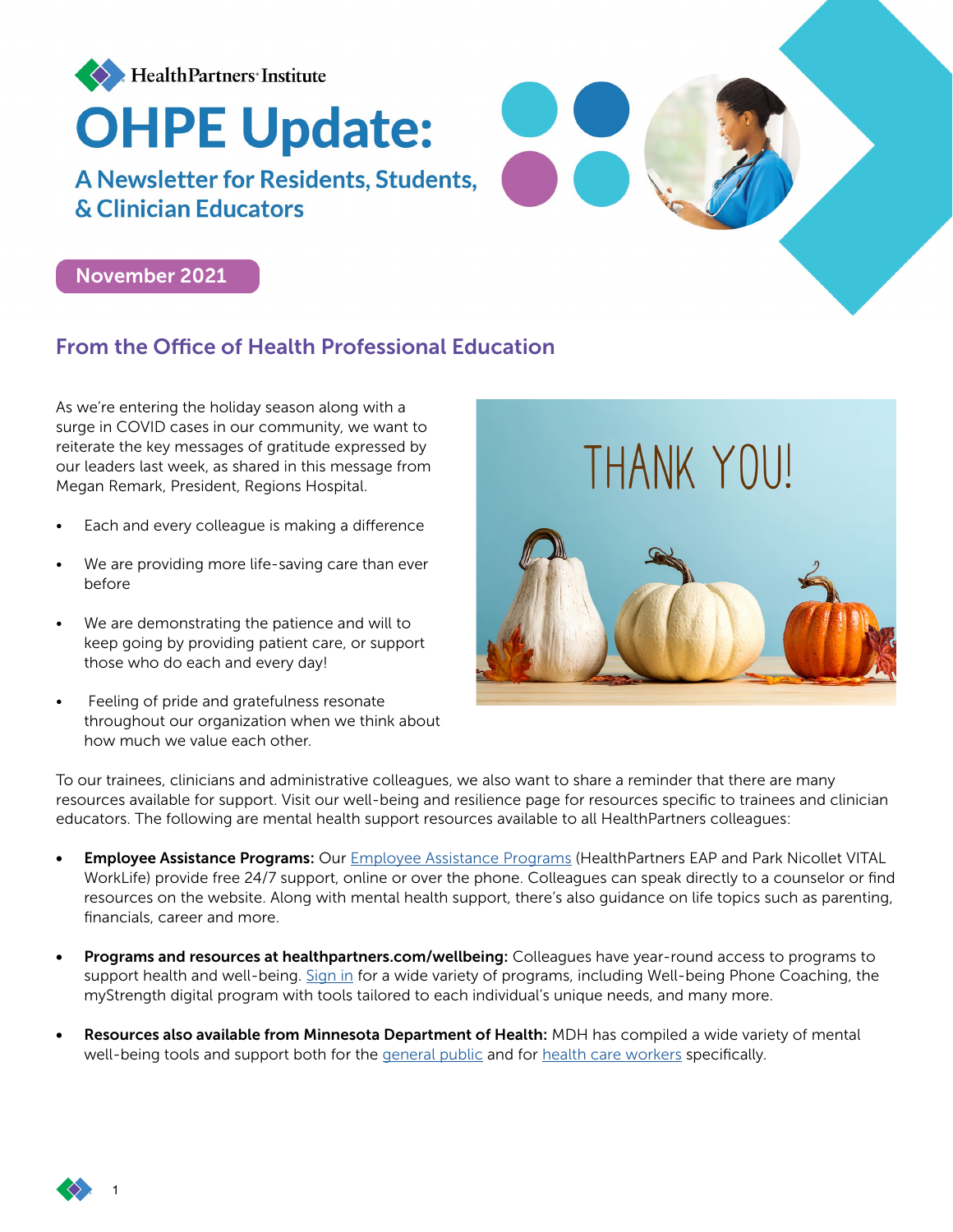### Upcoming events and reminders

#### Upcoming All-Colleague connect: Wed., Dec. 1, at noon

Special topic: DEI in the workplace

Co-hosts: Toweya Brown-Ochs, Director of Diversity and Inclusion, and Dr. Pat Courneya, Chief Health Plan Medical **Officer** 

For future session info, visit [myPartner](https://intranet.healthpartners.com/All-Colleague-Connect/Pages/default.aspx).

### HealthPartners is launching a new platform for scheduled video visits on December 8!

Amwell, our new system-wide virtual care platform, will replace Google Duo for scheduled video visits in December and will offer solutions for hospital-based services and group therapy in in the coming months. If you haven't yet, review information about training sessions, resources and FAQs on *myPartner*.

## OHPE Announcements

## Listen to ACGME'S AWARE Well-Being Podcast: Transitions to Practice and Fellowship

ACGME Senior Scholar for Well-Being Dr. Stuart Slavin joins pediatric hospitalist Dr. Anu Gorukanti and neurologist Dr. Jeffrey Dewey, who launched their careers as specialists during the pandemic, for this month's episode on the common challenges presented in the transition from residency to fellowship or practice.

Together they explore the impact of these challenges on graduates and how the pandemic has amplified them. They share their personal stories and insights to help residents and fellows prepare for these challenges.

Access the AWARE Well-Being Podcast series on [Spotify,](https://nam02.safelinks.protection.outlook.com/?url=https%3A%2F%2Fopen.spotify.com%2Fshow%2F6gJjH5kbk6CoxmtdIGXhqw&data=04%7C01%7CPratakshya.X.Bhandari%40HealthPartners.Com%7Ca2340e25f536480985ee08d9a86bc573%7C9539230a521345429ca6b0ec58c41a4d%7C0%7C0%7C637726003131509793%7CUnknown%7CTWFpbGZsb3d8eyJWIjoiMC4wLjAwMDAiLCJQIjoiV2luMzIiLCJBTiI6Ik1haWwiLCJXVCI6Mn0%3D%7C3000&sdata=qHzkI4xrrzSySXbV%2Fk8yVcsVL2RKQSExYyUuJz2Ny4k%3D&reserved=0) [RadioPublic,](https://nam02.safelinks.protection.outlook.com/?url=https%3A%2F%2Fradiopublic.com%2Facgme-aware-wellbeing-podcasts-WYpmlk&data=04%7C01%7CPratakshya.X.Bhandari%40HealthPartners.Com%7Ca2340e25f536480985ee08d9a86bc573%7C9539230a521345429ca6b0ec58c41a4d%7C0%7C0%7C637726003131509793%7CUnknown%7CTWFpbGZsb3d8eyJWIjoiMC4wLjAwMDAiLCJQIjoiV2luMzIiLCJBTiI6Ik1haWwiLCJXVCI6Mn0%3D%7C3000&sdata=2cQ3PHgoJp5FhwbFPPLiSIjXJ9ozbKvWRL%2BkDJ3hb7g%3D&reserved=0) [Apple Podcasts,](https://podcasts.apple.com/us/podcast/acgme-aware-well-being-podcasts/id1547862312) and other platforms, as well as in [Learn at ACGME](https://nam02.safelinks.protection.outlook.com/?url=http%3A%2F%2Fdl.acgme.org%2F&data=04%7C01%7CPratakshya.X.Bhandari%40HealthPartners.Com%7Ca2340e25f536480985ee08d9a86bc573%7C9539230a521345429ca6b0ec58c41a4d%7C0%7C0%7C637726003131519789%7CUnknown%7CTWFpbGZsb3d8eyJWIjoiMC4wLjAwMDAiLCJQIjoiV2luMzIiLCJBTiI6Ik1haWwiLCJXVCI6Mn0%3D%7C3000&sdata=A9mBCnNujJJg7kjPzkwTA6QXsFF5yfpgXifOb72LKcU%3D&reserved=0).



## OHPE Unplugged December session with Dr. Amy Bonifas



Due to a systemwide network outage, the October OHPE Unplugged session had to be cancelled, and has been rescheduled for Dec 16. Join us as Dr. Amy Bonifas reflects on her journey to her new role as Program Director and what she wishes she knew beforehand.

Click [here](https://intranet.healthpartners.com/Clinical-Educator-Trainee-Resources/Documents/OHPE%20unplugged%20december.ics?csf=1&e=dt3hOi) to download calendar invite for December session.

This month, Dr. Brian Rank discussed his leadership journey and vision for medical education in the future as he comes to a pivotal point in his career. Recording of the session will be available on our [OHPE Unplugged myPartner page.](https://intranet.healthpartners.com/Clinical-Educator-Trainee-Resources/Pages/OHPE-Unplugged.aspx)

2